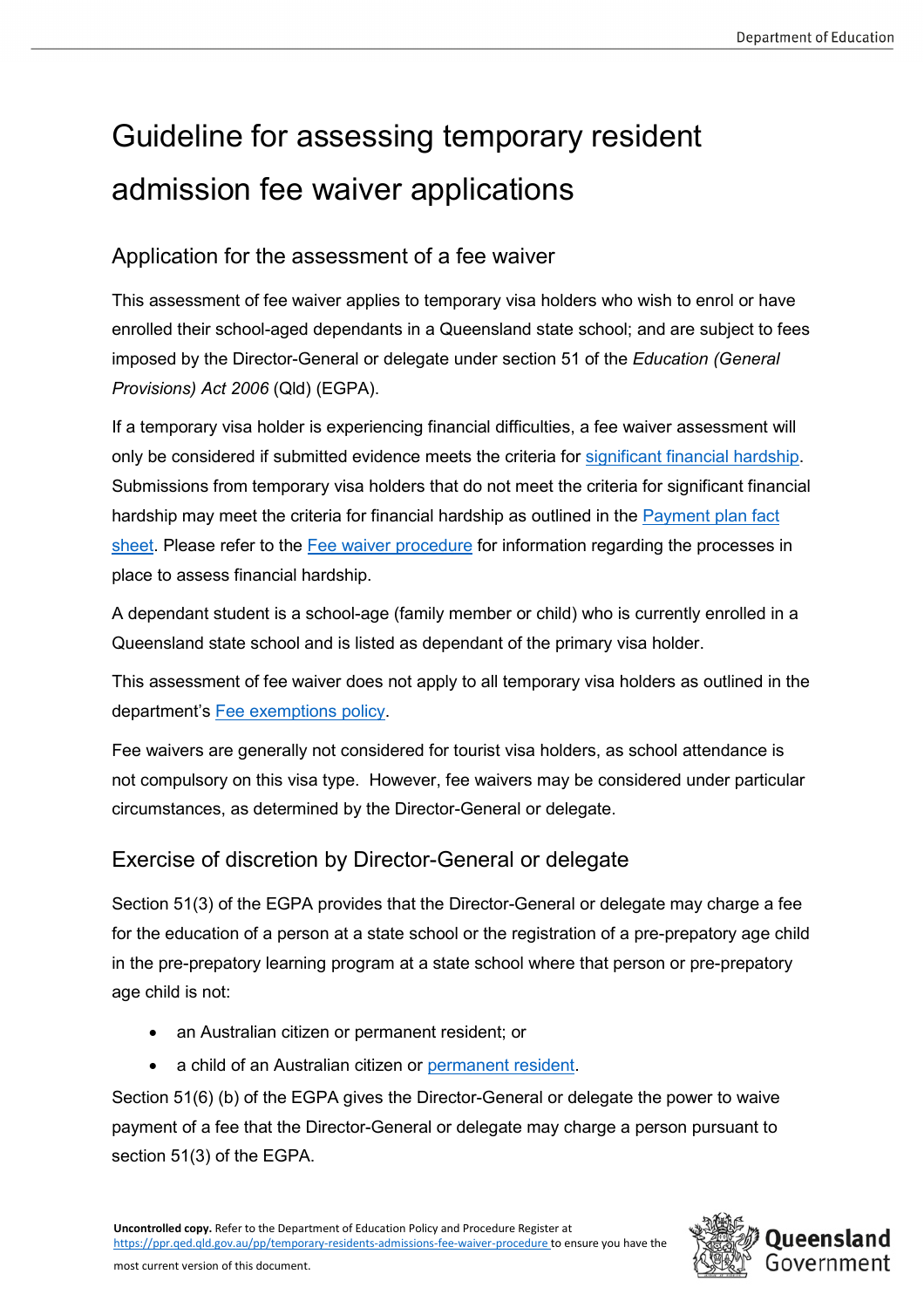This assessment of fee waiver provides guidance to the Director-General or delegate in respect of how to exercise their discretion to waive the fee. It does not limit in any way the power of the Director-General or delegate to waive payment of the fee under section 51(6)(b) of the EGPA.

## Assessment of fee waiver applications

When exercising their discretion and making a decision as to whether a dependant student of a temporary visa holder may be eligible for a fee waiver under section 51(6)(b) of the EGPA, the Director-General or delegate will consider:

- the objects of the EGPA in section 5 of the EGPA;
- section 51 of the EGPA and any other provisions of the EGPA that the Director-General or delegate deems relevant;
- Department of Education International (DEi) policy Temporary residents [admission;](https://eqi.com.au/study-options/temporary-residents)
- DEi procedure [Temporary residents admission fee waiver](https://ppr.qed.qld.gov.au/pp/temporary-residents-admissions-fee-waiver-procedure) and attachments thereto; and
- provisions of the *Migration Act 1958* (Cwth) and the *Migration Regulations 1994* (Cwth);
- information and guidelines published on the Department of Home Affairs (DHA) website; and
- the particular circumstances and merits of the application.

#### *Circumstantial requirements for a fee waiver*

The circumstances the Director-General or delegate may consider when exercising their discretion whether a dependant student of a temporary visa holder may be eligible for a full or partial fee waiver include (but are not limited to:

- 1. Significant financial hardship; or
- 2. Other circumstances at the absolute discretion of the Director-General or delegate.

#### <span id="page-1-0"></span>*1. Significant financial hardship*

You are considered to be in significant financial hardship when you are unable to provide reasonable living costs for yourself, your family or other dependants such as food, accommodation, clothing or medical treatment.

Documentary evidence of significant financial hardship must be provided to support the claim. Evidence requirements for the fee waiver application can include (but is not limited to):

- (i) where an immediate family member and/or the Australian sponsor of the dependant student and/or temporary visa holder has been independently assessed for income support and receives any of the following:
	- pensions or allowances paid by Centrelink; or

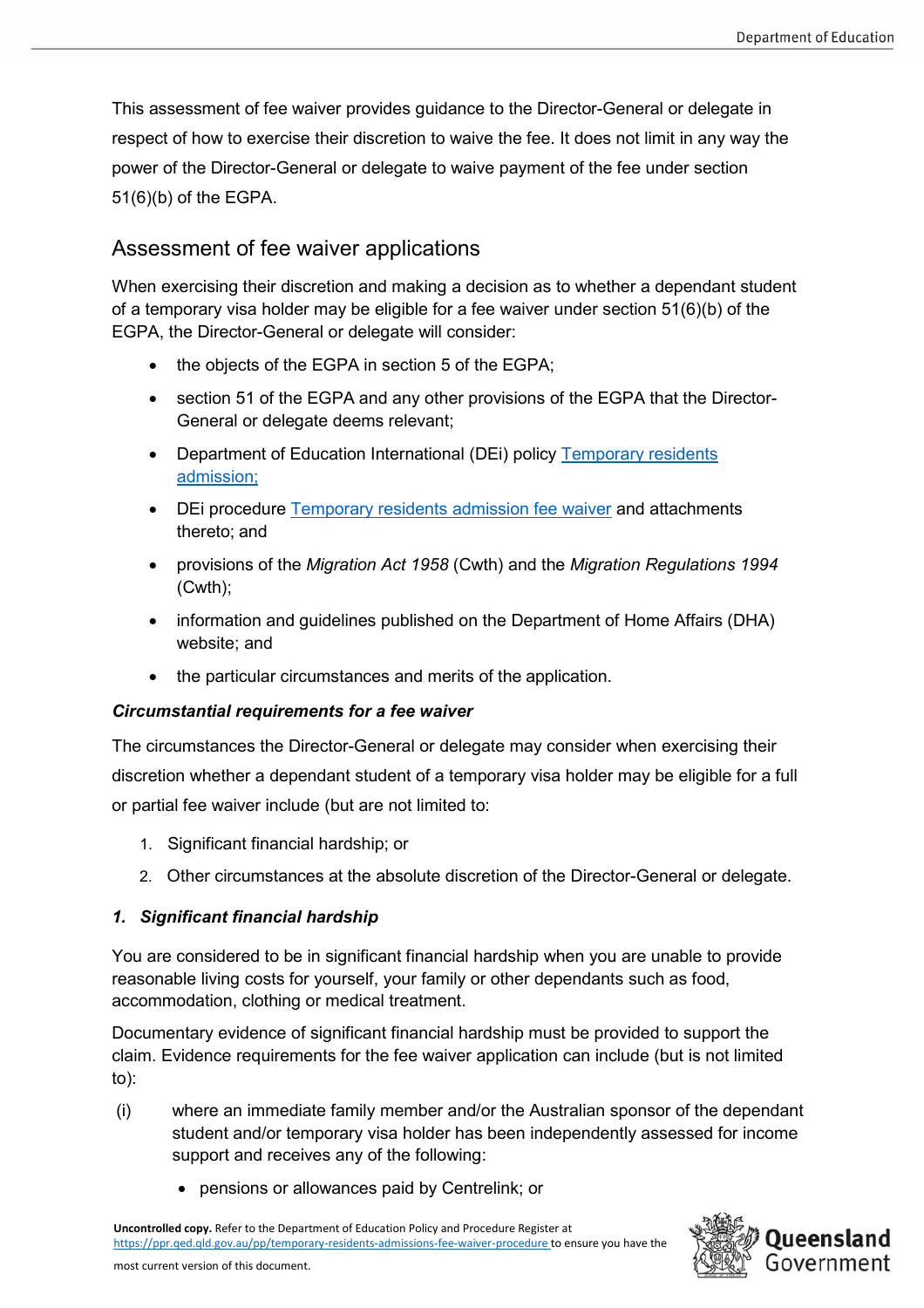- pensions or allowances under a reciprocal agreement between the home country and the Australian government; or
- a pension or benefit from another federal agency which is equivalent to a Centrelink benefit; and
- (ii) where there is no independent documentary assessment of hardship by a federal agency, any other documentary evidence which the Director-General or delegate reasonably considers to be evidence that supports the claim of significant financial hardship. These documents must be verifiable by an independent third party.

## *2. Other circumstances at the absolute discretion of the Director-General or delegate.*

Other circumstances at the absolute discretion of the Director-General or delegate may include, but are not limited to:

- one or both parents of the dependant student are participating in a visiting scholar program with DEi; or
- one or both parents of the dependant student are employed in an occupation considered vital and necessary to good government and welfare of the State of Queensland and they have indicated that they are unable to stay in Queensland because of the fees; or
- a child protection order made under the *Child Protection Act 1999* (Qld) in respect of the dependant student.

Other circumstances at the absolute discretion of the Director-General or delegate does not include the granting of a bridging visa to a temporary visa holder of a dependant student.

## Circumstances that will not be considered for fee waiver applications

As the primary visa holder financial requirements that are to be met as determined by the [Department of Home Affairs](https://immi.homeaffairs.gov.au/) related to the visa application requirements.

## Time limits

Generally, fee waivers are granted for *no more* than *four (4) consecutive terms* of schooling at a time.

Conditions on visas may mean that a fee waiver cannot be granted for a full school year or four (4) terms. If there are conditions on a visa that limit access to study (e.g. 'must not engage, for more than three months, in any studies or training') they will be applied to the terms of the fee waiver.

## Applications and evidence for a waiver of tuition fees

The following documentation must be submitted as outlined on the application form.

- the passports of any dependant students enrolled at a Queensland state school and of their parents/legal custodians to confirm names, dates of birth, nationality, date of entry to Australia and county of origin;
- all visas issued to the dependant students enrolled at a Queensland state school